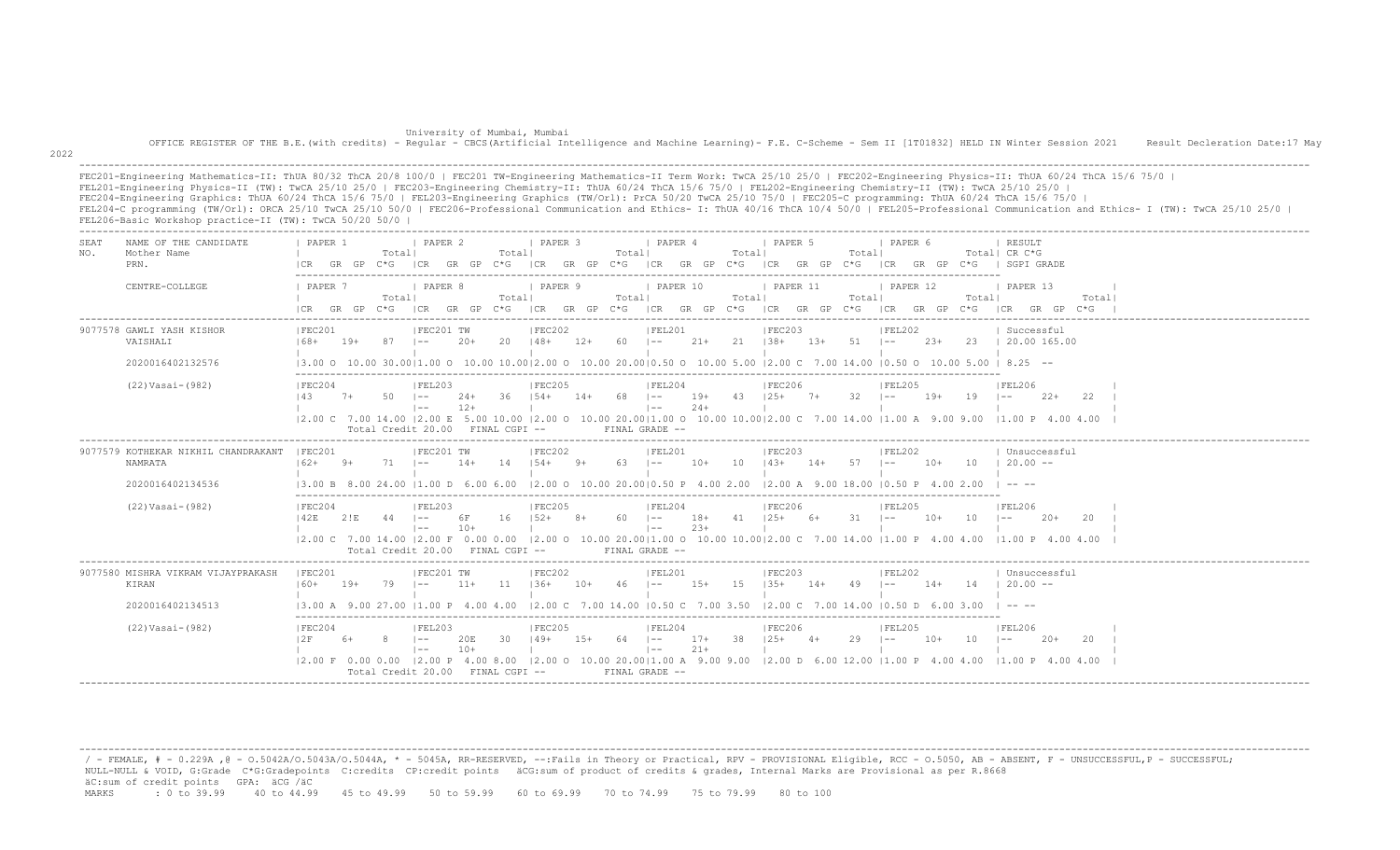| GRADE       | $\pm$ F<br>GRADE POINT : 0.00                                                                                                                                                                                                                                                                                                                                                                                        | 4.00               | 5.00                                 |                                        | 7.00                                  | 8.00                              | 9.00                  | $\Omega$<br>10.00                                               |                                                                                                                                                                           |                                                                                                                                                                                                                                                                                                                                                                                                                |
|-------------|----------------------------------------------------------------------------------------------------------------------------------------------------------------------------------------------------------------------------------------------------------------------------------------------------------------------------------------------------------------------------------------------------------------------|--------------------|--------------------------------------|----------------------------------------|---------------------------------------|-----------------------------------|-----------------------|-----------------------------------------------------------------|---------------------------------------------------------------------------------------------------------------------------------------------------------------------------|----------------------------------------------------------------------------------------------------------------------------------------------------------------------------------------------------------------------------------------------------------------------------------------------------------------------------------------------------------------------------------------------------------------|
| 13/5/2022   |                                                                                                                                                                                                                                                                                                                                                                                                                      |                    |                                      |                                        |                                       |                                   |                       |                                                                 | Page No.1                                                                                                                                                                 |                                                                                                                                                                                                                                                                                                                                                                                                                |
|             |                                                                                                                                                                                                                                                                                                                                                                                                                      |                    |                                      |                                        |                                       |                                   |                       |                                                                 |                                                                                                                                                                           |                                                                                                                                                                                                                                                                                                                                                                                                                |
| 2022        |                                                                                                                                                                                                                                                                                                                                                                                                                      |                    |                                      | University of Mumbai, Mumbai           |                                       |                                   |                       |                                                                 | OFFICE REGISTER OF THE B.E. (with credits) - Regular - CBCS (Artificial Intelligence and Machine Learning) - F.E. C-Scheme - Sem II [1T01832] HELD IN Winter Session 2021 | Result Decleration Date: 17 May                                                                                                                                                                                                                                                                                                                                                                                |
|             | FEL201-Engineering Physics-II (TW): TwCA 25/10 25/0   FEC203-Engineering Chemistry-II: ThUA 60/24 ThCA 15/6 75/0   FEL202-Engineering Chemistry-II (TW): TwCA 25/10 25/0  <br>FEC204-Engineering Graphics: ThUA 60/24 ThCA 15/6 75/0   FEL203-Engineering Graphics (TW/Orl): PrCA 50/20 TwCA 25/10 75/0   FEC205-C programming: ThUA 60/24 ThCA 15/6 75/0<br>FEL206-Basic Workshop practice-II (TW): TwCA 50/20 50/0 |                    |                                      |                                        |                                       |                                   |                       |                                                                 |                                                                                                                                                                           | FEC201-Engineering Mathematics-II: ThUA 80/32 ThCA 20/8 100/0   FEC201 TW-Engineering Mathematics-II Term Work: TwCA 25/10 25/0   FEC202-Engineering Physics-II: ThUA 60/24 ThCA 15/6 75/0  <br>FEL204-C programming (TW/Orl): ORCA 25/10 TwCA 25/10 50/0   FEC206-Professional Communication and Ethics- I: ThUA 40/16 ThCA 10/4 50/0   FEL205-Professional Communication and Ethics- I (TW): TwCA 25/10 25/0 |
| SEAT<br>NO. | NAME OF THE CANDIDATE<br>Mother Name<br>PRN.                                                                                                                                                                                                                                                                                                                                                                         |                    | PAPER 1<br>Total<br>GR GP C*G        | I PAPER 2<br> CR<br>GR GP              | I PAPER 3<br>Totall<br>$C * G$<br>ICR | Totall<br>GR GP<br>$C * G$<br> CR | <b>I PAPER 4</b>      | I PAPER 5<br>Totall<br>Totall<br>GR GP C*G ICR GR GP<br>$C * G$ | PAPER 6<br> CR<br>GR GP C*G   SGPI GRADE                                                                                                                                  | RESULT<br>Totall CR C*G                                                                                                                                                                                                                                                                                                                                                                                        |
|             | CENTRE-COLLEGE                                                                                                                                                                                                                                                                                                                                                                                                       |                    | PAPER 7<br>Totall<br>$GR$ $GP$ $C*G$ | PAPER 8<br>ICR GR GP C*G ICR GR GP C*G | PAPER 9<br>Totall                     | Totall                            | PAPER 10              | PAPER 11<br>Totall<br>ICR GR GP C*G ICR GR GP C*G               | PAPER 12<br>Totall<br>Totall<br>ICR GR GP C*G                                                                                                                             | PAPER 13<br>Total<br>ICR<br>GR GP                                                                                                                                                                                                                                                                                                                                                                              |
|             | 9077581 DHEERAJ                                                                                                                                                                                                                                                                                                                                                                                                      | IFEC201<br>$16.3+$ | $17+$                                | IFEC201 TW<br>$16+$<br>$- -$           | IFEC202<br>16<br>$1.51 +$             | 62<br>$11+$<br>$-$                | FEL201<br>$22+$<br>22 | IFEC203<br>59<br>$145+$<br>$14+$                                | FEL202<br>$1 - -$<br>$14+$                                                                                                                                                | Successful                                                                                                                                                                                                                                                                                                                                                                                                     |
|             | MEERA                                                                                                                                                                                                                                                                                                                                                                                                                |                    |                                      |                                        |                                       |                                   |                       |                                                                 |                                                                                                                                                                           | 14   20.00 157.00                                                                                                                                                                                                                                                                                                                                                                                              |
|             | 2020016402151925                                                                                                                                                                                                                                                                                                                                                                                                     |                    |                                      |                                        |                                       |                                   |                       |                                                                 | $13.00$ O $10.00$ $30.0011.00$ C $7.00$ $7.00$ $12.00$ O $10.00$ $20.0010.50$ O $10.00$ $5.00$ $12.00$ A $9.00$ $18.00$ $10.50$ D $6.00$ $3.00$ $1$ $7.85$ $-$            |                                                                                                                                                                                                                                                                                                                                                                                                                |

-------------------------------------------------------------------------------------------------------------------------------------------------------------------------------------------------------------------